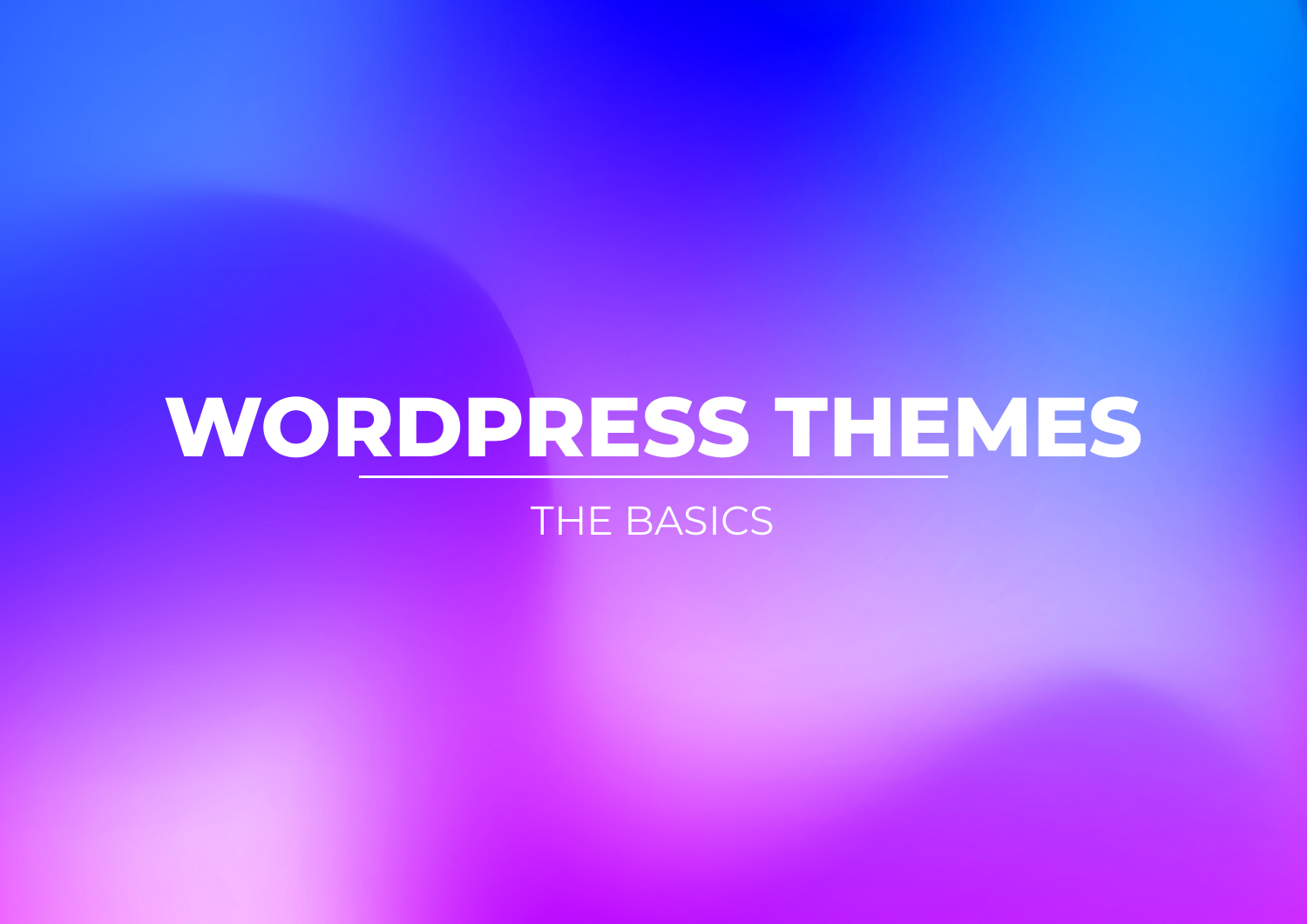## **What is a Wordpress theme?**

There's often confusion over what a theme is and why you need one especially if you are using WordPress for the first time.

At it's most basic WordPress is an open source content management system, but without a theme it's very basic with little functionality and you'd struggle create something that really stood out.

A WordPress theme is a great way for someone without design and coding skills to get started in WordPress, giving you the tools to build a look and design of your own.

## **How does a Wordpress theme work?**

WordPress themes are a collection of files and folders that you install into the website by either uploading a zip file or choosing from the theme directory.

Once installed and activated you then have access to all of its functionality which can vary greatly between themes, but the idea is the same, you have control and the ability to customise your website however you wish.



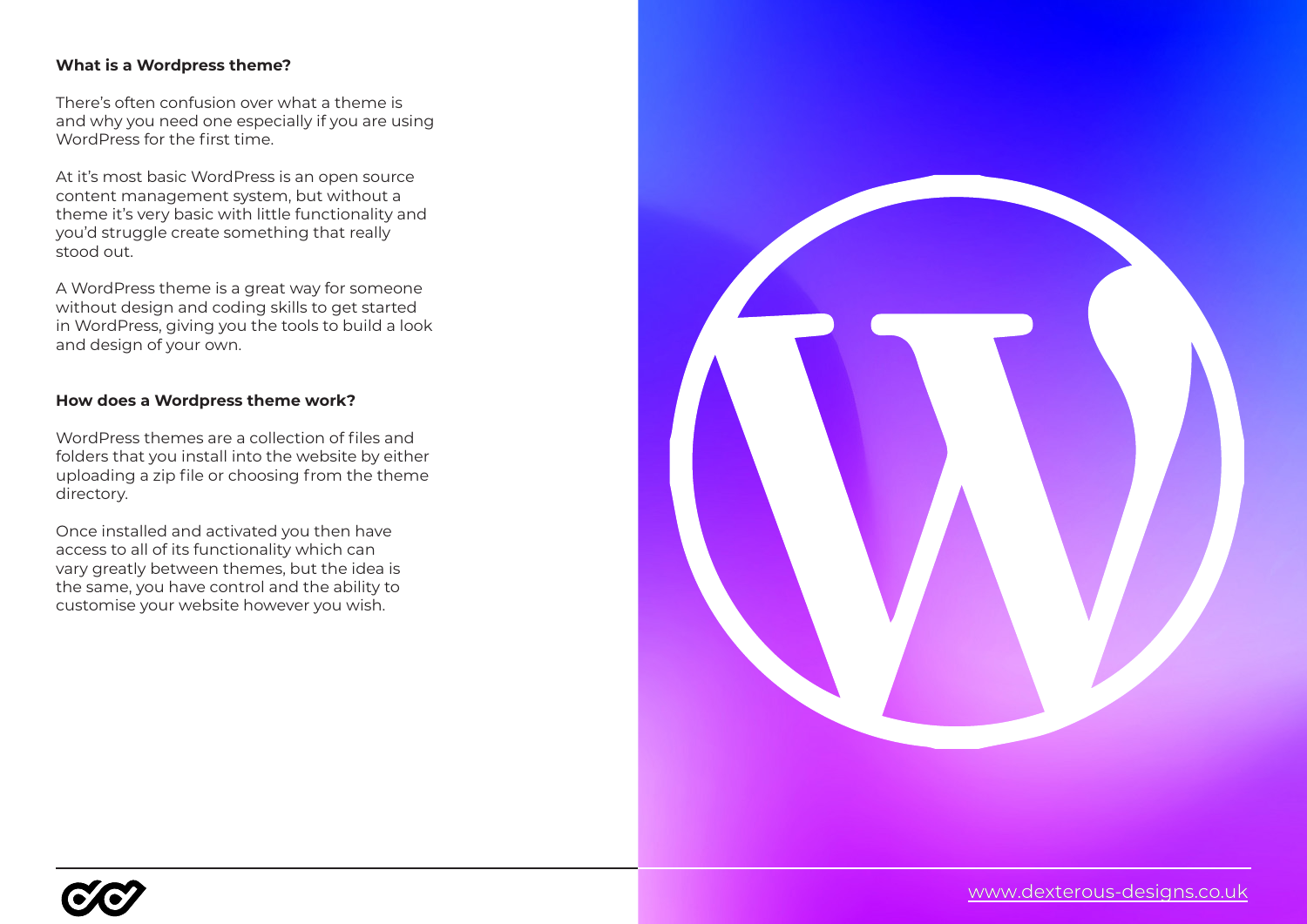## **Free vs Premium themes**

When looking for a new theme you will have the choice of either a free theme or a premium theme, the differences can vast and you tend to get what you pay for when opting for a premium theme.

Free themes are best sourced from the built in theme directory, WordPress test the themes thoroughly and are submitted to a strict quality control process before they are allowed to be listed.

Designed to be basic and easy to use, free themes are a great introduction to the world of WordPress, however there are no guarantees that the theme will live up to expectations, plus the premium support isn't there, you'll have to Google the web for an answer to a lot of things, especially as a beginner. Of course plugins can fill the functionality gap and if you need something a bit more customised hiring a web developer is definitely the way to go.

Once you know what your website is being built for then it's a lot easier to pick a theme. A premium theme will always be better than a free theme, but it all depends on what you need.

If you need a custom built website we'd be happy to discuss this with you, or if you are curious about which theme's are the best to use we can discuss that too.

Premium themes are the next step up, more of a considered purchase. There are many on the market and lots of different options are available. Some of the benefits of a premium theme are;



[www.dexterous-designs.co.uk](https://dexterous-designs.co.uk/)